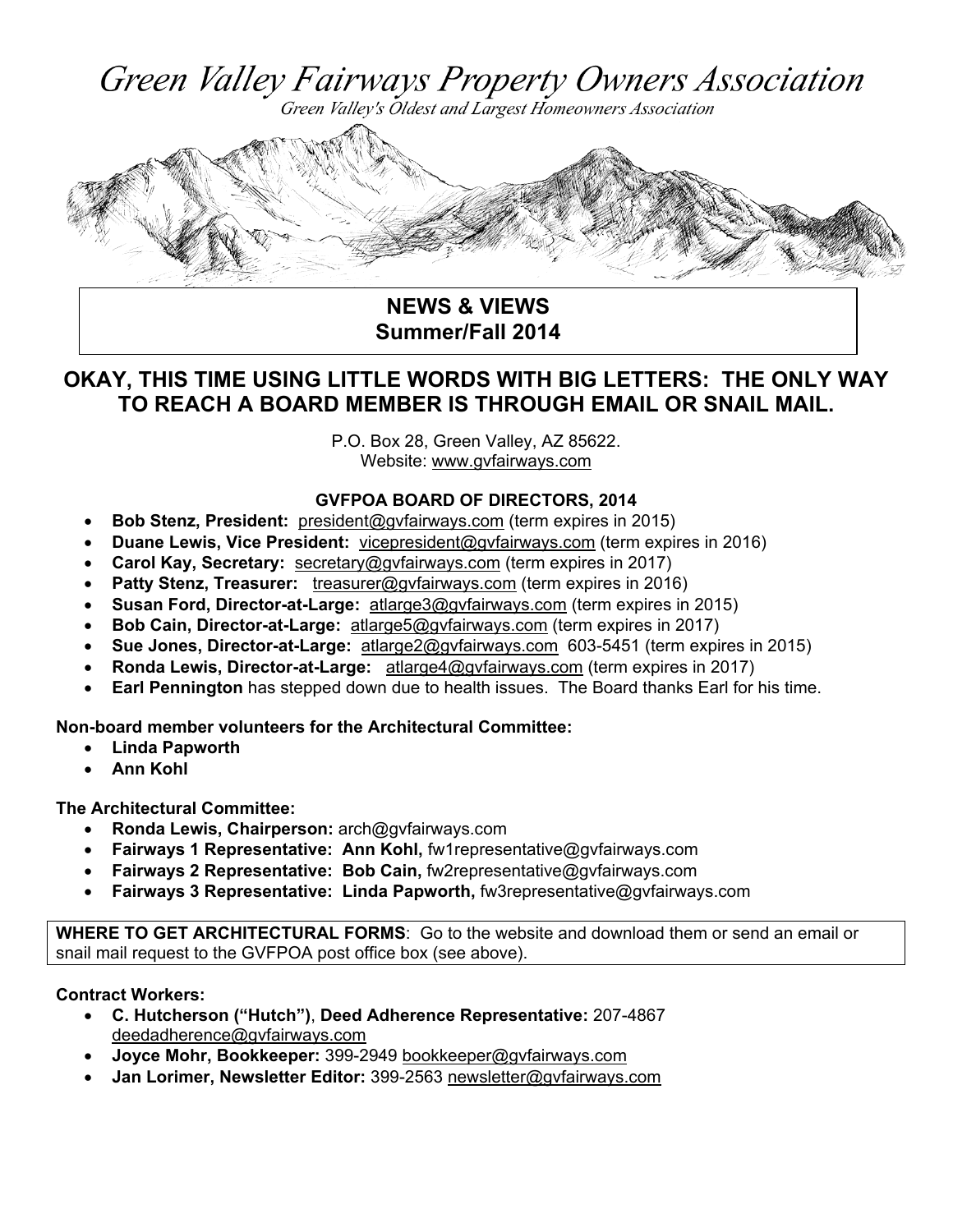### **MEETING PLACE, DATES, AND TIMES FOR MONTHLY BOARD MEETINGS**

- Monthly Board meetings are held at the First American Title Company (FATC), 101 S. La Canada Drive in the Green Valley Mall, now renamed the Green Valley Village. FATC can be found next to the Laundromat on the west side of the Village. Homeowners in the Green Valley Fairways are encouraged to attend the Board meetings. American Title asks that members enter through the mall entrance on the east side of the building, not the front entrance next to the Laundromat.
- Meetings dates and times remain the same -- from **2:30 to 4:00** on **the 3rd Monday** of the month.
- **No Board meetings in June, July, and August.** Most Board members are available year around by email.
- **NOTICE:** Because many Board members will be out of town in **September**, the Board Meeting will be shorter. No new business will be taken up at that time. Nothing will be voted on as they are unlikely to have a quorum.

## **FAIRWAYS ARCHITECTURAL COMMITTEE GUIDELINES**

By **Ronda Lewis,** Chairperson of the FW Architectural Committee & Approved By Board Members

**Editor's Note:** *The following article contains the guidelines for the Fairways Architectural Committee. YOU, DEAR READER, should keep this article close at hand. It tells you what you can and cannot do,* 



*architecturally speaking. And remember, YOU are responsible for getting appropriate permits from the County!* 

*Go to page 1 of this newsletter for the list of Architectural committee members. They are quick to respond to questions and they are friendly and helpful. DO NOT wait till the last minute to get permission for a project such as painting your house or turning a carport into an enclosed garage. Please give your representative time to respond to your request.* 

*If you have a computer and can email the representative, all well and good. If not, your request will take longer. Remember, there are computers at the library if you don't have one of your own.* 

*WHERE TO GET ARCHITECTURAL FORMS: Go to the website and download them or send an email or snail mail request to the GVFPOA post office box (see page 1).* 

#### *Representative Guidelines:*

There are three defined sections within the Fairways Homeowners Association; they are referred to as Fairways 1, Fairways 2 and Fairways 3. Each one has a Volunteer Representative on the Architectural Committee (hereafter sometimes referred to as the Arch Committee). On the website (www.gvfairways.com) look under the "About Fairways POA" tab for address and parcel map information.

That Representative is to assist homeowners with required documents for all projects outlined in the HOA Covenants, Conditions and Restrictions such as building, exterior remodeling, painting/repainting, landscaping or construction of a wall or fence on the homeowner's property. The necessary forms can be found at www.gvfairways.com or the Representative may provide the paperwork to the homeowner. It is the **homeowner's responsibility to get any required Pima County building permits**, after

the Arch Committee has approved the project.

It is the **responsibility of the homeowner** to return **two copies** of the completed request form to his or her Representative, either in person, via email or by U.S. mail using the address GVPOA PO Box 28, Green Valley, AZ 85622.



(Continued on page 3)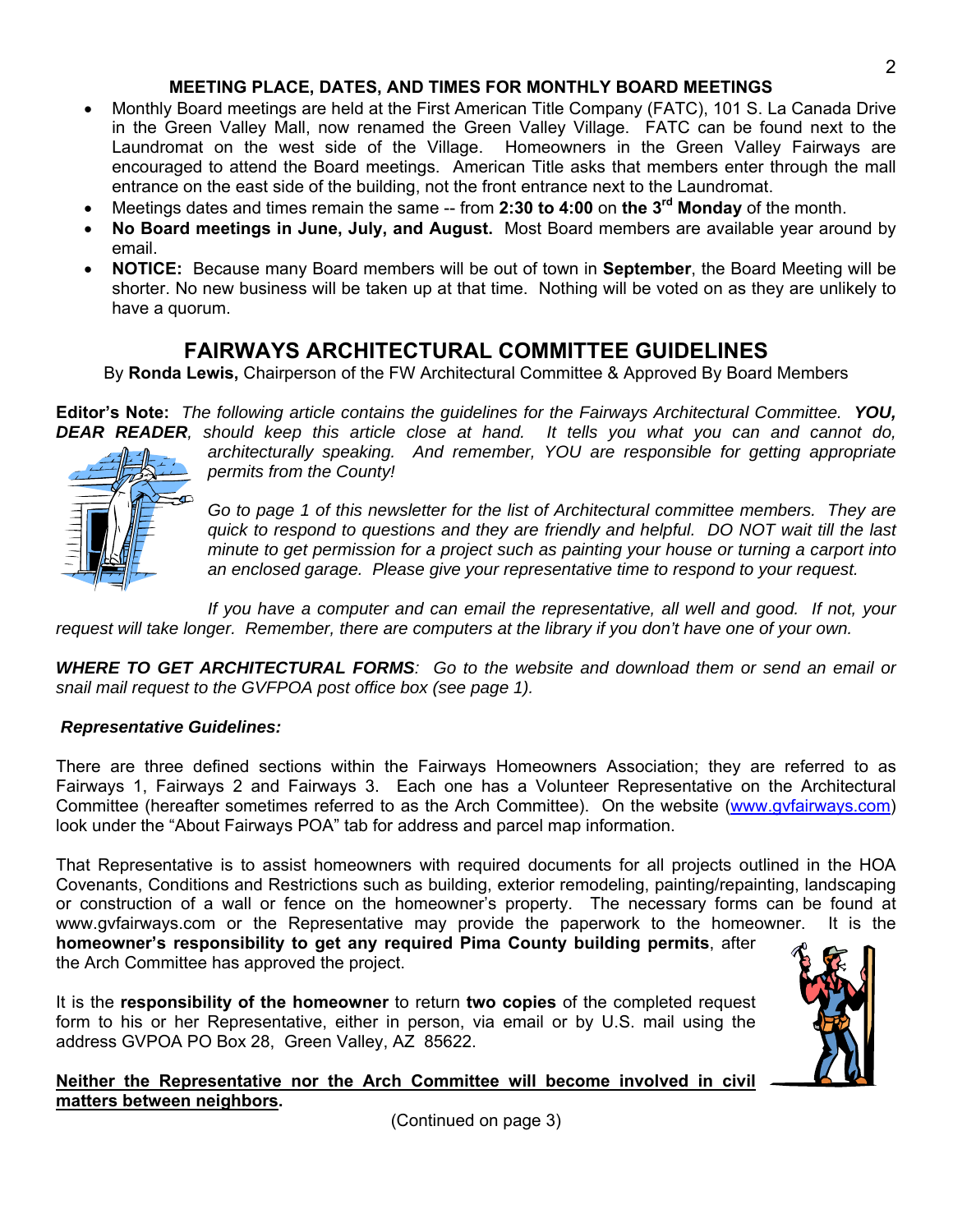#### *Committee Duties:*

**The Arch Committee meets every two weeks** to review, discuss and either approve or deny all arch forms turned in. Only Architectural Committee members may sign off on the request form. Three signatures are required on the document. **Any other signatures will invalidate the form immediately**. The Arch Committee chairperson keeps a spreadsheet record of requests.

The Representative keeps one copy and one copy is returned to the homeowner. If approved, the homeowner has 1 year from the approving signature date to complete the work. Upon completion the homeowner is requested to contact the Representative for final inspection and a signature of completion.

The copy kept by the Representative is for HOA records and is maintained by the bookkeeper. If the homeowner does NOT make contact for a final inspection, the Representative will follow up with the owner. Once the final inspection has been completed, the HOA document copy will need to be signed and dated showing final inspection approval. Once an Arch Committee member has signed off, the Chairperson will log it on the spreadsheet as completed and forward the HOA copy to the bookkeeper for filing.

#### **WHO YA' GONNA CALL?**

#### **Clip and Save These Numbers!**

Uh, not the ghost busters, so here are some names and numbers that may help with those frequently asked questions:

• I need someone to paint numbers on my curb and/or at the back of my property. Call **Bob Martinosky** at **399-2290!**

• I know someone who is not getting the newsletter. Call **Joyce Mohr** at **399-2949**. (This could be an address problem. Joyce can check the address in her mailing list.)

• There's a house in my neighborhood with underage children. There's a yard with lots of weeds. A big saguaro cactus has fallen and is blocking the sidewalk or street. People down the street are having yard sales every weekend. Call the Deed Adherence Rep, **Hutch**, at **207-4867**.

• Who do I call to complain about barking dogs? Call Animal Control in Pima County at **243-5900.**

• Who do I call to complain about mosquitoes? Call Vector Control in Pima County at **243-7999.** 

**Clip and Save These Numbers!** 

## **DON'T FORGET!**



**Get your newsletter and other documents**, such as architectural forms, online. Just go to www.gvfairways.com. Sign up with the webmaster to have the newsletter emailed to YOU! If you do not have a computer, go to the library to use one of theirs. And furthermore, if you need help, a librarian will be happy to help you. IT'S FREE!!

**Carry a plastic bag with you when you walk your dog** so you can pick up the dog poop, take it home, and dispose of it correctly at *YOUR* house. Also keep your dog on a leash!

Don't let your dog run free!

**The speed limit** on any residential street in the fairways is 25 miles per hour! Please observe the speed limit and do not speed!

Leaving town for more than a couple of weeks? In the summer, be sure you have someone lined up to remove weeds and clean your yard! Any time of year, leave a phone number where you can be reached in the event that we need to get in touch with you, especially in case of an emergency.

**REMEMBER! THE ONLY GOOD WEED IS NOT ONLY A DEAD WEED; IT'S A** *PULLED* **WEED!** Have you pulled a weed today? This philosophical quip is brought to you by A. Noni Mouse

**If you have 2 addresses**, where do you want your mail to go? Does Joyce Mohr have your addresses? Please call her at 399-2949! (Continued on page 4)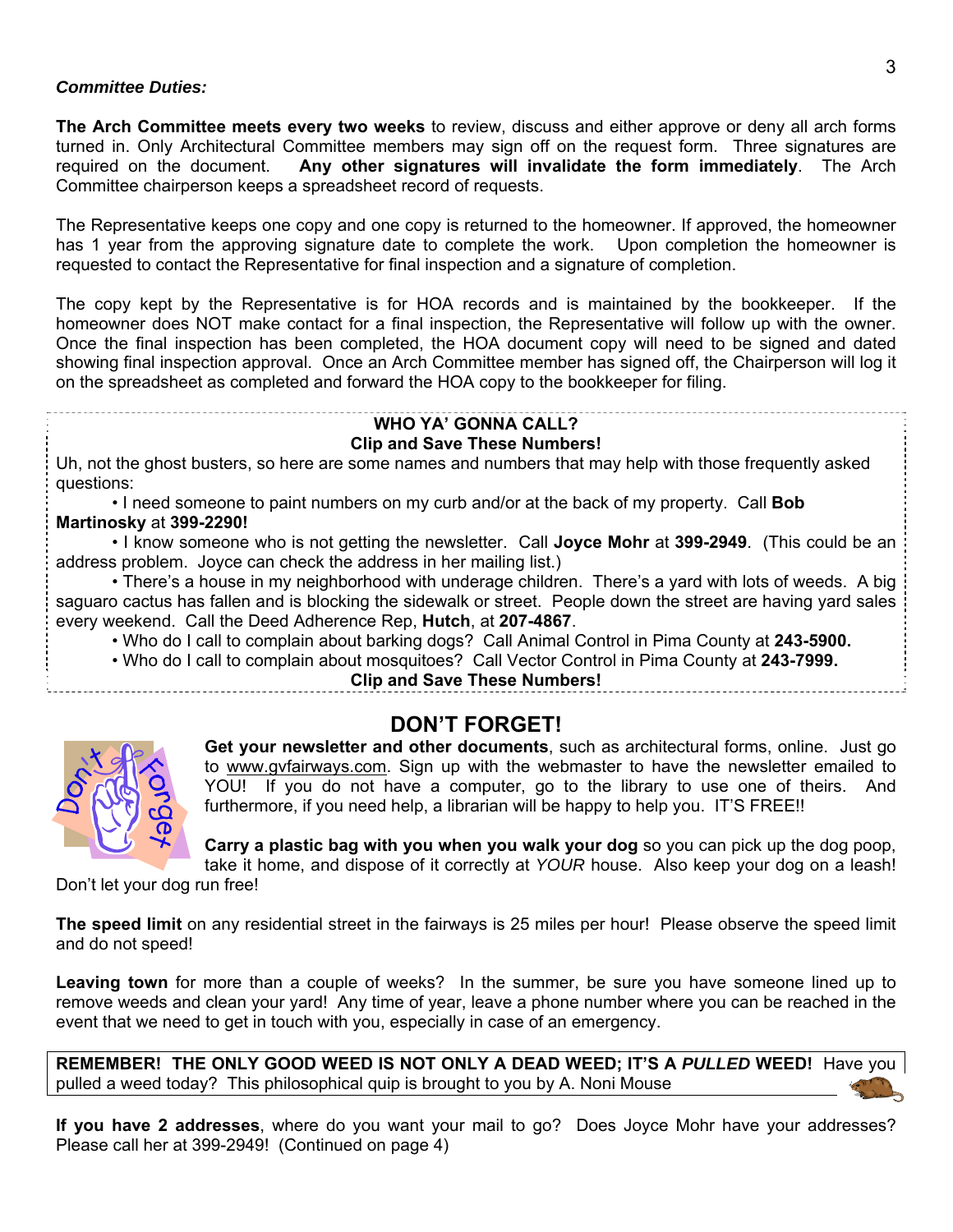**Check your front yard pole light** to be sure it is coming on at night. Does it need a new bulb? Does it need a new photo cell?

**If you contact any Board member** with a question or a comment OR if you call the Deed Adherence Representative OR the Bookkeeper OR your clever editor, **PLEASE LEAVE YOUR NAME AND PHONE NUMBER SO WE CAN GET IN TOUCH WITH YOU!** 

## **PLEASE STOP DISCARDING CIGARETTE BUTTS IN OTHER PEOPLE'S YARDS!**



Some nasty person is littering Mariposa in Fairways 2. The evildoer smokes Pall Malls. This has been going on for a couple of years and gives the street a trashy look. Many of the residents have been picking up after this selfish bum or bums, but it's time to stop.

Other residents in all the Fairways report selfish bums who discard their cigarette butts in other people's yards or on the sidewalk or in the street. It appears that

landscapers are among the guilty parties. So if the landscapers who clean your yard smoke, either pick up after them OR remind them to pick up after themselves!

## **BURNING ISSUES**

#### By **Susan Ford**, Director at Large

In the past two years, GVFPOA Board members have received several complaints related to proper disposal of trash and refuse. It was reported that one resident burning household garbage, including plastics, in a woodstove and that another was burning creosote-treated railroad ties in the backyard.

In both cases, noxious odors were released into the air. These actions are not only inconsiderate of other

Fairways neighbors, because of the stench, but are also potentially detrimental to health and safety (because of the carcinogens released and the increased fire danger opportunities).

Many of our senior citizen residents have lung-related health problems. Materials being burned indoors in a fireplace or woodstove) have the capability to impact the outside air quality because they are vented by chimneys! Materials being burned in backyard bonfires obviously affect air quality outside but may also seep into nearby homes as well.

With the chronic tinder-dry conditions in southern Arizona, outdoor burning of yard debris is risky because sparks could start a brushfire. Dry palm fronds are especially susceptible, and in monsoon season the danger increases with lightning strikes.

Please limit fires to:

- Screened "fire pit" bowls;
- Gas or charcoal barbecue grills;
- Fireplaces or woodstoves using only untreated firewood or commercial "firelogs" sold in stores in the winter

Our CC&Rs are being redrafted currently. The proper disposal of trash and acceptable use of fires will be addressed in them. Always call the local Fire Marshall if outdoor fires appear to be untended and/or out of control. Important telephone numbers you may use to report questionable burning practices are as follows:

- Pima County Department of Environmental Quality 520-243-7400
- Arizona State Environmental Quality Department (Air Quality) 628-6733

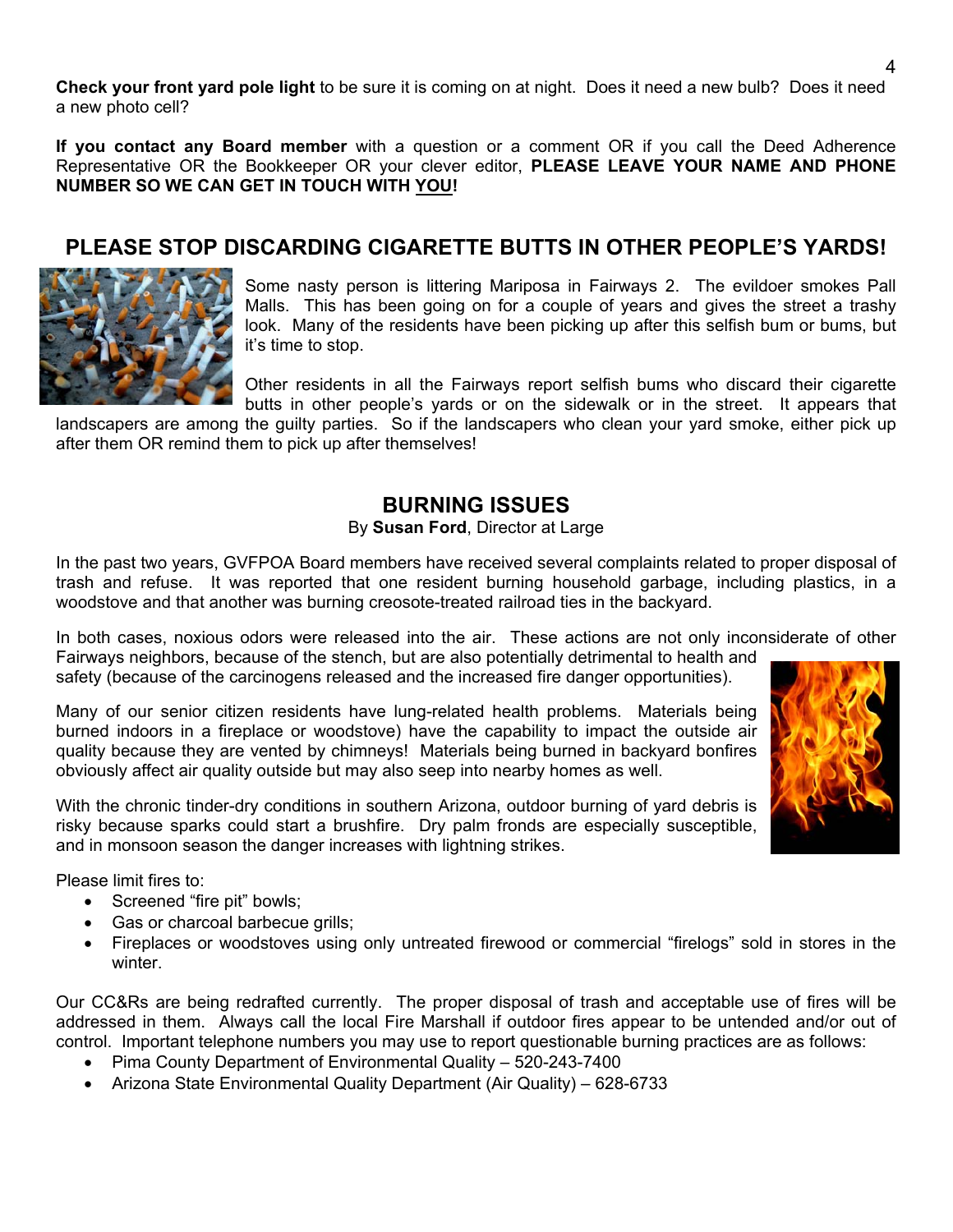## **MARK YOUR CALENDAR!**

### **It's Party Time! Woohoo!**

Last December we celebrated the **First Annual Fairways Social**. It was a HUGE success. There were goodies to munch on, **Patty Stenz's** ultra-delicious punch to sip, door prizes to win, and good fun talks with our neighbors. People got to meet and chat with others in their neighborhood as well as other neighborhoods. It was decided to make this an annual event.

**When: THURSDAY, DECEMBER 11th from 1:00 – 3:00 p.m. Where: East Center. Can you bring?** 

- **Cookies are especially welcome! The POA will provide punch, coffee and tea!**
- **Donations for the raffle. Any item is welcome.** (Uh, be reasonable; that antique riding mower is probably not a good item. Neither is your late Aunt's life-sized porcelain goat.)

**To RSVP:** If you can attend and/or if you can bring cookies and/or a raffle item, please email **Patty Stenz** at treasurer@gvfairways.com.

**Happy Anniversary!** This year – 2014 – we have even more to celebrate! In 1964, construction began on homes in the Fairways. So this year we celebrate the 50<sup>th</sup> anniversary of the beginning of the Fairways. But wait, there's more! In 1996, the Articles of Incorporation were adopted, and this calls for a celebration in 2016. In 1997, the first Annual Meeting was held; party-on in 2017. As for 2015, well, heck, we need to practice more celebrating, right? Can't have too many parties!

**Note:** The Socials do not replace the regularly scheduled monthly Board Meeting.

#### **Other Important Dates**

It's that time of year again, time to step forward and say, "I do" as in "I do want to run for the Board to help my homeowners association." If you can run for a position on the Board or if you want more information about what's involved, please email **Carol Kay** at secretary@gvfairways.com OR send her a brief resume at P.O. Box 28, Green Valley, AZ 85622.

We are looking for a lot of candidates. Even if you don't get elected, Board Members sometimes drop off the Board due to health or other personal issues. We're always looking for people who can step in to help, and also for people to serve on committees. Following the Annual Meeting, the Board will vote from within its ranks for President, Vice-President, Secretary, and Treasurer.

Put the following dates on your calendar!

- **JANUARY 20, 2015: Nominations for at-large positions close.**
- **JANUARY 27, 2015: Ballots will be mailed to members in the Fairways.**
- **FEBRUARY 21, 2015: Ballots must be returned by no later than this day.**
- **THURSDAY, FEBRUARY 26, 2015: Annual meeting will be held at the East Center.**

### **NOT ALL THIEVES ARE STUPID!**

One particular lady has now changed her habit of how she lists her names on her cell phone after her handbag



was stolen. Her handbag contained her cell phone, credit card, wallet, and so on. When she called her husband from a pay phone to tell him what had happened, he told her, "I received your text asking about our Pin number and I replied a little while ago."

When they rushed to the bank, the bank staff told them all the money had already been withdrawn. The thief had actually used the stolen cell phone to text 'hubby' in the contact list and to get hold of the Pin number. Within 20 minutes he had withdrawn all the money from their bank account. (Continued on page 6)

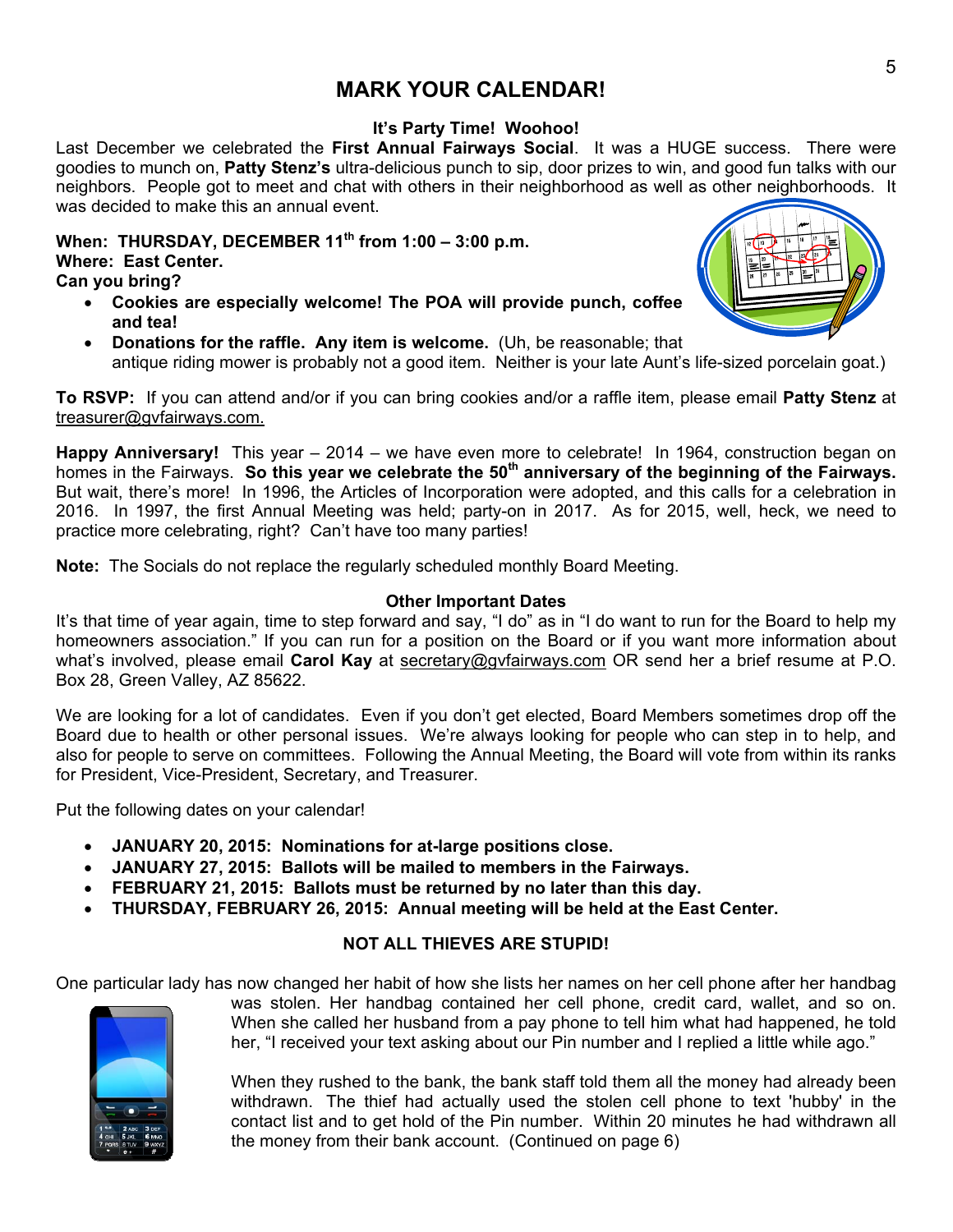Moral of the story? Do not disclose the relationship between you and the people in your contact list. Avoid using names like Home, Honey, Hubby, Sweetheart, Dad, Mom, etc. Very importantly, when sensitive information is being asked for through texts, CONFIRM by calling back.

Also, when you're being texted by friends or family to meet them somewhere, be sure to call back to confirm that the message came from them. If you don't reach them, be very careful about going places to meet 'family and friends' who text you.

### **DUES GOING UP???**

President **Bob Stenz** reports that more and more people are sending him feedback about unsightly yards. They want those chronically weed and/or trash infested yards cleaned up, even if it means the Board has to seek legal action. They note that if this is the only way to protect their property values, they are willing to involve the Board's attorney.

And indeed the Board has had to involve the attorney, **Carolyn Goldschmidt**. In some cases a letter from the attorney is enough to prod a selfish, lazy homeowner into getting a yard cleaned up. Sometimes the homeowners have to be taken to court. All this costs money. Because of this the reserve funds are being drained. This fall the Board will discuss the possibility of increasing our annual dues by \$5 or \$6 a year in order to maintain the reserve fund.

Another expense that the Board faces is the updates to both the CC&Rs and the By-Laws to conform to the Arizona Revised Statutes. Carolyn Goldschmidt is making those revisions and hopes to have them completed before the end of the year.



Thanks to **Bob Cain**, **Duane Lewis**, and **Bob Stenz**, the **'NO SOLICITING' SIGNS ARE UP**! They are posted at each street leading into the Fairways. So now, if anyone comes to your door to solicit your business or to ask for a donation, they are breaking the CC&R ruling. You may tell them that. And do not let any strangers into your home.

# **CC&R CORNER ARTICLES SUSPENDED TEMPORARILY**

We have been advised that we need to suspend the CC&R Corner column for now. As most of you know, we have tried to spotlight a different CC&R in each issue to help all of us understand what each regulation or rule means. However, our most recent CC&Rs are now being revised by our attorney, undergoing an overhaul for a variety of reasons. First and perhaps most importantly, we need to be sure our CC&Rs include the most upto-date Federal and State laws as well as County Rules. Secondly, as CC&Rs are amended, the amendments need to be included. Thirdly, some of our CC&Rs need more detailed clarification than the last rewrite gave them. Once we all have the new CC&Rs in our hands, the CC&R Corner may resume.

One of our HOA members would like to recommend painter **John** at **977-3927**. Call **John** for more information about what he paints and what he charges. Note: The BOD neither approves nor disapproves of recommendations.

## **EXTERIOR MURAL POLICY**

All exterior murals must have pre-approval from the Architectural Committee. The request form can be found on the Fairways webpage www.gvfairways.com. The homeowner must submit a sketch and color samples that reflect exactly what the mural will look like upon completion.

- Exterior wall murals may not exceed 3x4 feet in dimension.
- Murals are limited to 3 per homeowner.
- Colors of hand-painted murals must fall within the approved color board for houses (not trim colors).
- Scenery depicted within the mural must be of the Sonora desert/local mountain range.
- All murals, whether hand-painted or tiled, must reflect a Southwest theme.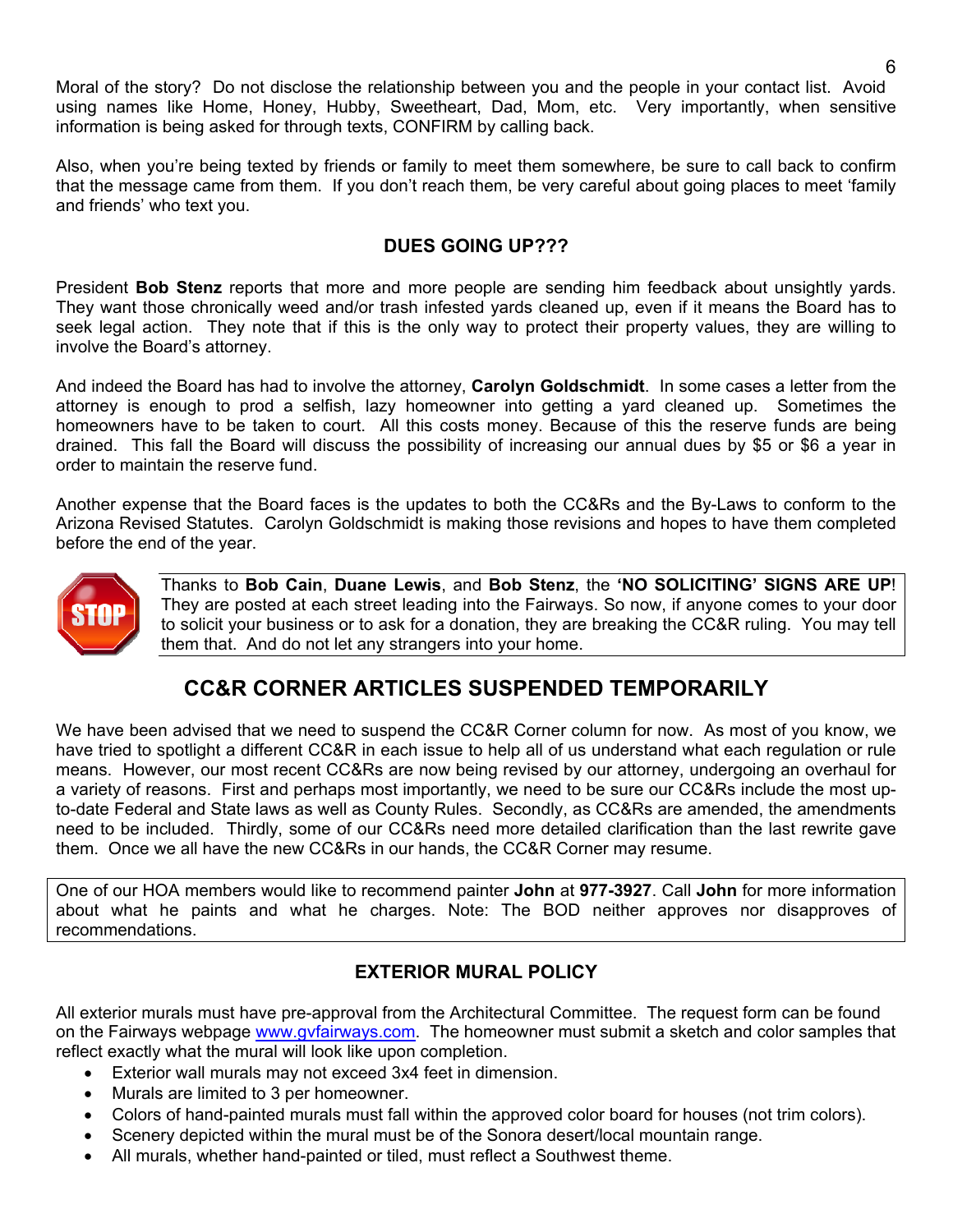(GVFPOA neither approves nor disapproves of these businesses. If you would like to have a business card appear in this newsletter, contact our bookkeeper, **Joyce Mohr** at **399-2949** for details.)











## **TIMELY TOOTHPASTE TIPS**

If you thought toothpaste was only for teeth, think again! Toothpaste can work wonders on many other things. The toothpaste in this article is the non-gel paste only.

- Clean your fingernails. For cleaner, shinier, stronger nails, scrub the underneath and tops of fingernails with a used toothbrush and toothpaste.
- Scrub away stinky smells such as garlic, fish, and onion which can permeate the skin cells on our hands.
- Spruce up dirty shoes. Apply toothpaste directly to the dirty or scuffed area, then scrub with a brush and wipe clean.
- Remove crayon stains on painted walls. Rub a damp cloth with toothpaste gently on the marked-up wall. Good tip for grandparents!



 Make silver jewelry and other silver pieces sparkle. Rub toothpaste onto jewelry and leave overnight. Wipe clean with a soft cloth in the morning. However, **never use this method on pearls**; it will damage their finish.